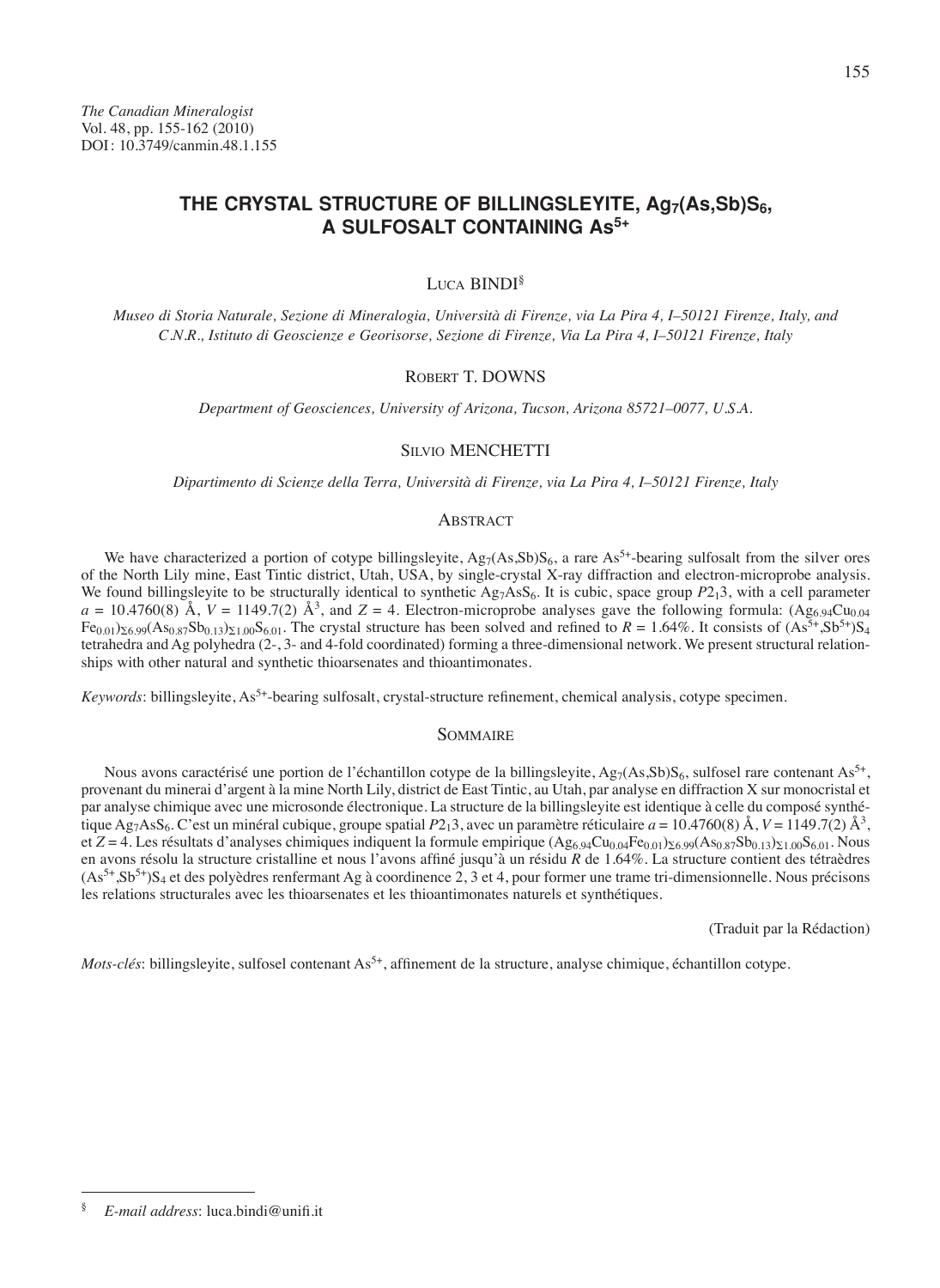#### **INTRODUCTION**

Billingsleyite, ideally  $Ag_7AsS_6$ , is a rare  $As^{5+}$ bearing sulfosalt first found at the North Lily mine, East Tintic district, Utah, USA, and reported by Frondel & Honea (1968) during a study of the ore minerals of the silver deposit. The mineral, dark lead-gray in color, was found in small fine-grained aggregates usually associated with argentite, tennantite, bismuthinite, galena and pyrite. Billingsleyite has been reported also from the Clara mine, Oberwolfach, Germany (Blass & Graf 2000) and from the La Guitarra mine, Temascaltepec de González district, Mexico (Camprubí *et al.* 2001). Blass & Graf (2000) limited their study to a SEM–EDX characterization of the new occurrence and reported that the Sb content in the German billingsleyite is very low (as in the type-locality specimen; Frondel & Honea 1968). On the other hand, Camprubí *et al.* (2001) reported a very high content of Sb replacing As (up to 0.7 atoms per formula unit, *apfu*) for the Mexican billingsleyite; indeed, these authors labeled the mineral as "Sb-billingsleyite", and it could represent a new species. However, it is important to note that for both the new occurrences, billingsleyite was not analyzed by X-ray diffraction, and the mineral species was identified only on the basis of the results of chemical analyses.

From a crystallographic point of view, billingsleyite was originally reported as being orthorhombic (on the basis of a powder-diffraction investigation), space group  $C222_1$ , with  $a \approx b = 14.82$  Å and  $c = 10.48$  Å (Frondel & Honea 1968). Later, by considering the close analogy between the powder pattern reported for the mineral (Frondel & Honea 1968) and that given for synthetic  $Ag_7AsS_6$  (Blachnik & Wickel 1980), Bayliss (1990) proposed that the diffraction pattern originally given for billingsleyite should be interpreted in terms of a cubic lattice with  $a = 10.481(4)$  Å and space group *P*213. Finally, using single-crystal X-ray data, Pertlik (1994) solved and refined the crystal structure of synthetic  $Ag_7AsS_6$  in space group  $P2_13$  and confirmed the hypothesis formulated by Bayliss (1990).

Despite the structural results obtained by Pertlik (1994) indicating cubic symmetry of synthetic  $Ag<sub>7</sub>AsS<sub>6</sub>$ , a careful structural study on natural billingsleyite has not been reported so far. To help resolve the concerns related to the structure of billingsleyite, we present crystal-structure data for cotype billingsleyite, together with a crystal-chemical comparison with other  $As<sup>5+</sup>$ bearing sulfosalts occurring in nature.

#### Occurrence and Chemical Composition

The sample of billingsleyite is from the collection of the RRUFF project (deposition No. R070350; http://rruff.info/R070350), donated by Mike Scott, and originally obtained directly from Russell M. Honea. It represents grains of the cotype sample from the North Lily mine, East Tintic District, Utah County, Utah, USA. This mine and the billingsleyite samples were discovered by Paul Billingsley, an American mining geologist to whom the mineral billingsleyite is dedicated. Geological data for the North Lily mine were summarized by Billingsley & Crane (1933) and by Lovering (1949). The sample consists only of billingsleyite, without any associated minerals. Billingsleyite forms fine-grained aggregates with a dark lead-gray to black color and a metallic luster. It does not contain any inclusions or intergrowths with other minerals.

The chemical composition was determined on the same crystal fragment as the structural study using wavelength-dispersive analysis (WDS) with a JEOL JXA–8600 electron microprobe. Concentrations of major and minor elements were determined at a 20 kV accelerating voltage and a 40 nA beam current, with 15 s counting time. For the WDS analyses, the following lines were used: S*K*a, Fe*K*a, Cu*K*a, Zn*K*a, As*L*a, Se*L*a, Ag*L*a, Sb*L*b, Te*L*a, Au*M*a, Pb*M*a, Bi*M*b. Zinc, Se, Te, Au, Pb and Bi were found to be below the detection limit of the instrument. The estimated analytical precision (wt%) is:  $\pm 0.50$  for Ag,  $\pm 0.30$  for S,  $\pm 0.15$ for As,  $\pm$  0.05 for Sb and Cu,  $\pm$  0.01 for Fe. We made use of the following standards: native elements for Cu, Ag, Au, and Te, galena for Pb, pyrite for Fe and S, synthetic  $Sb_2S_3$  for  $Sb$ , synthetic As<sub>2</sub>S<sub>3</sub> for As, synthetic  $Bi<sub>2</sub>S<sub>3</sub>$  for Bi, synthetic ZnS for Zn, and synthetic PtSe<sub>2</sub> for Se. The crystal fragment is homogeneous within analytical error. The chemical data, together with their standard deviations, are reported in Table 1. On the basis of 14 atoms, the formula of billingsleyite can be written as  $(Ag_{6.94}Cu_{0.04}Fe_{0.01})\Sigma_{6.99}(As_{0.87}Sb_{0.13})\Sigma_{1.00}S_{6.01}$ , and compares well with the original results reported by Frondel & Honea (1968),  $Ag_7(As_{0.86}Sb_{0.14})S_6$ .

## X-Ray Crystallography and Crystal-Structure Determination

Several crystals of billingsleyite were selected from the RRUFF sample No. R070350. The diffraction quality of the single crystals was initially checked by means of a Bruker P4 single-crystal diffractometer equipped with a conventional point-detector using graphite-monochromatized Mo*K*a. The billingsleyite crystals are very brittle and of a soft platy nature. In fact, most of them produced diffraction effects typical of multiple crystallites. A crystal of relatively high diffraction-quality was selected for the structural study.

The data collection was then carried out with an Oxford Diffraction Xcalibur 3 diffractometer, fitted with a Sapphire 2 CCD detector (see Table 2 for details). Intensity integration and standard Lorentz-polarization correction were performed with the CrysAlis RED (Oxford Diffraction 2006) software package. The programABSPACK in CrysAlis RED (Oxford Diffraction 2006) was used for the absorption correction. The values of the equivalent pairs were averaged, and the merging *R* factor for the data set in Laue class  $m\overline{3}$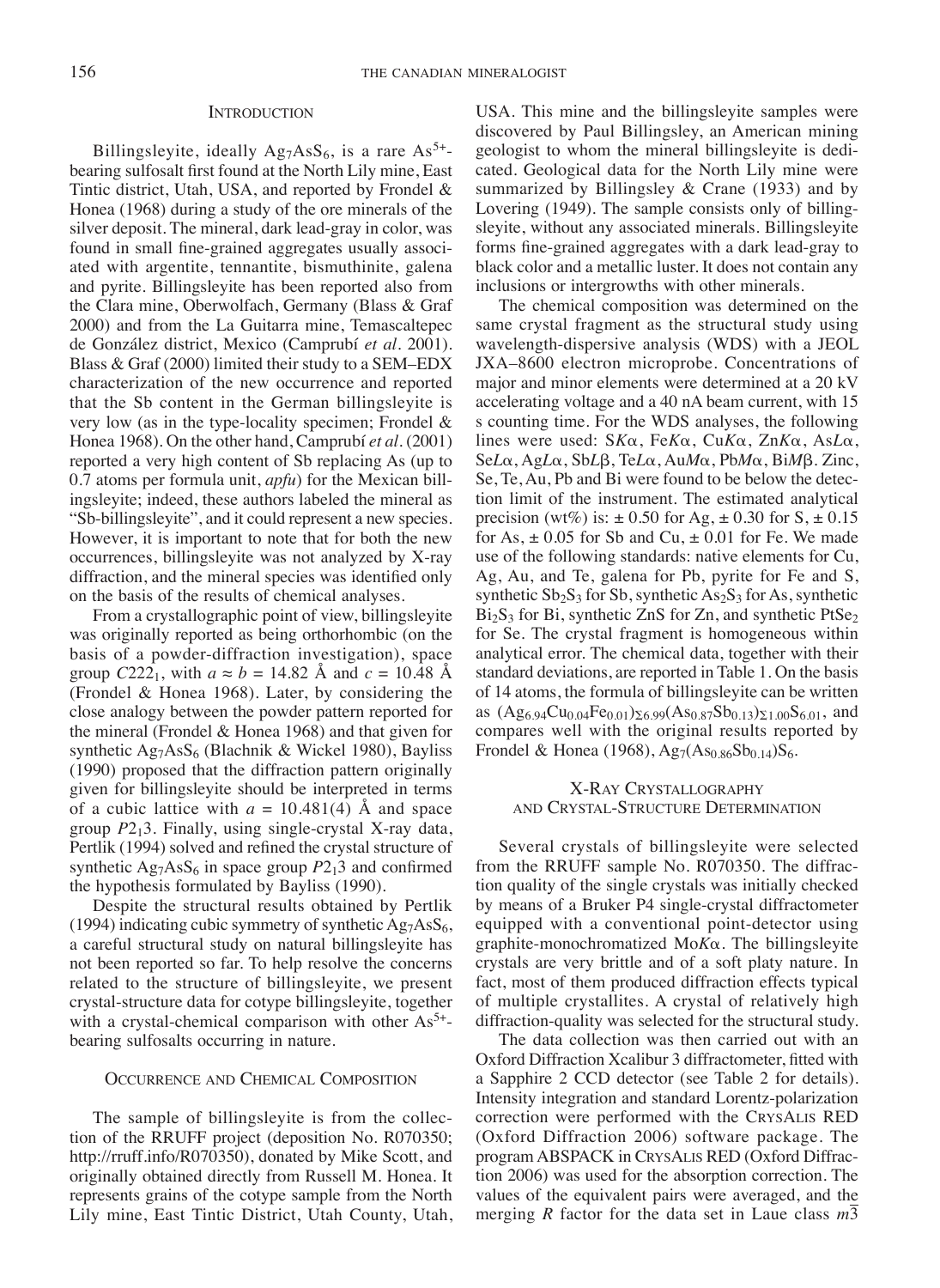|          |                          | $\overline{2}$           | 3                        | 4                                                                             | 5                        | 6                        | mean         |
|----------|--------------------------|--------------------------|--------------------------|-------------------------------------------------------------------------------|--------------------------|--------------------------|--------------|
| Ag wt%   |                          |                          |                          | 72.09 (0.61) 72.55 (0.58) 73.28 (0.49) 73.00 (0.63) 72.85 (0.56) 73.26 (0.60) |                          |                          | 72.84        |
| Cu<br>Fe | 0.33(0.06)<br>0.08(0.02) | 0.22(0.05)<br>0.11(0.03) | 0.11(0.03)<br>0.03(0.01) | 0.22(0.06)<br>0.05(0.02)                                                      | 0.29(0.05)<br>0.04(0.01) | 0.31(0.05)<br>0.07(0.02) | 0.25<br>0.06 |
| As<br>Sb | 6.23(0.14)<br>1.53(0.04) | 6.66(0.16)<br>1.84(0.05) | 6.01(0.17)<br>1.30(0.04) | 6.24(0.18)<br>1.51(0.06)                                                      | 6.42(0.15)<br>1.55(0.04) | 6.37(0.13)<br>1.42(0.03) | 6.32<br>1.53 |
| S        |                          |                          |                          | 18.95 (0.31) 18.44 (0.28) 19.12 (0.35) 18.54 (0.42) 18.53 (0.38) 18.81 (0.40) |                          |                          | 18.73        |
| Total    | 99.21                    | 99.82                    | 99.85                    | 99.56                                                                         | 99.68                    | 100.24                   | 99.73        |
| Ag apfu  | 6.87                     | 6.94                     | 6.95                     | 6.99                                                                          | 6.97                     | 6.95                     | 6.94         |
| Cu       | 0.05                     | 0.04                     | 0.02                     | 0.04                                                                          | 0.05                     | 0.05                     | 0.04         |
| Fe       | 0.01                     | 0.02                     | 0.01                     | 0.01                                                                          | 0.01                     | 0.01                     | 0.01         |
| As       | 0.85                     | 0.92                     | 0.82                     | 0.86                                                                          | 0.88                     | 0.87                     | 0.87         |
| Sb       | 0.13                     | 0.16                     | 0.11                     | 0.13                                                                          | 0.13                     | 0.12                     | 0.13         |
| S        | 6.08                     | 5.93                     | 6.10                     | 5.97                                                                          | 5.96                     | 6.00                     | 6.01         |

TABLE 1. ELECTRON-MICROPROBE DATA FOR THE BILLINGSLEYITE CRYSTAL SELECTED

Standard deviations are shown in parentheses; atomic proportions are calculated on the basis of 14 atoms.

TABLE 2. CRYSTALLOGRAPHIC DATA FOR THE BILLINGSLEYITE CRYSTAL SELECTED

#### Crystal data

| Chemical formula  | $Ag_{6.98}Cu_{0.02}As_{0.89}Sb_{0.11}S_8$          |
|-------------------|----------------------------------------------------|
| Temperature (K)   | 298                                                |
| Space group       | P2,3(#198)                                         |
| Cell parameters   | a 10.4760(8) Å, V 1149.7(2) Å <sup>3</sup> , Z = 4 |
| Crystal color     | black                                              |
| Crystal shape     | block                                              |
| Crystal size (mm) | $0.05 \times 0.08 \times 0.10$                     |
|                   |                                                    |
|                   | Data collection                                    |

 $\omega/\omega$  $0.672, 28.51$ 

9623 Data saduation

Oxford Diffraction Excalibur 3

 $-9 \le h \le 9, -9 \le k \le 9, -14 \le l \le 14$ 

MoΚα (λ = 0.71073 Å)

oriented graphite (002)

Diffractometer Radiation Monochromator Scan mode sin  $\theta$  /  $\lambda_{\rm max}$  (Å<sup>-1</sup>),  $\theta_{\rm max}$  ( $^{\circ}$ ) hkl range No. of reflections

|                                                     | Dala Teuuchun                                                   |
|-----------------------------------------------------|-----------------------------------------------------------------|
| Absorption correction                               | multi-scan (ABSPACK; Oxford Diffraction<br>2006)                |
| No. of independent refl.                            | 902                                                             |
| Criterion for obs. refl.                            | $F_0 > 4\sigma(F_0)$                                            |
| No. of observed refl.                               | 419                                                             |
| $R_{int}$                                           | 0.0654                                                          |
|                                                     | Refinement                                                      |
| Refinement coefficient<br>No. of refined parameters | $\mathcal{F}^2$<br>46                                           |
| Weighting scheme<br>R (obs) / R (all)               | $w = 1 / [\sigma^2(I) + (0.044 \times I)^2]$<br>0.0164 / 0.0191 |
| Diff. Fourier (e <sup>-</sup> / $A^3$ )             | $[-0.52, 0.60]$                                                 |
|                                                     |                                                                 |

decreased from 18.30% before absorption correction to 6.54% after this correction. The statistical tests on the distribution of  $|E|$  values  $(|E^2 - 1| = 0.658)$  clearly indicate the absence of an inversion center. Systematic absences  $(h00: h = 2n)$  are uniquely consistent with space group  $P2_13$ .

The positions of the Ag atoms, As and three sulfur atoms were determined from three-dimensional Patterson synthesis (Sheldrick 2008). A least-squares refinement on  $F^2$  using these heavy-atom positions and isotropic temperature-factors yielded an *R* factor of 10.66%. Three-dimensional difference-Fourier synthesis yielded the position of the remaining sulfur atom. The full-matrix least-squares program SHELXL–97 (Sheldrick 2008) was used for the refinement of the structure. The introduction of anisotropic temperature-factors for all the atoms led to  $R = 1.64\%$ for 419 observed reflections  $[Fe > 4\sigma(Fo)]$  and  $R =$ 1.91% for all 902 independent reflections with 46 refined parameters (Table 2). In order to check the reliability of the model, the site occupancies of the Ag (*i.e.,* Ag1, Ag2, and Ag3), As and S (*i.e.,* S1, S2, S3, and S4) positions were allowed to vary. The anion sites were found to be fully occupied, and the occupancy factors were then fixed to 1.00. Among the Ag sites, Ag1 was found to show a slightly lower scattering value with respect to that of pure Ag, thus indicating a very minor replacement by lighter elements (*i.e.,* Cu and Fe; Table 3). Arsenic was partially replaced by antimony (Table 3). Scattering factors for Ag, Cu, As, Sb and S were taken from *The International Tables of X-ray Crystallography*, volume IV (Ibers & Hamilton 1974). The inspection of the difference-Fourier map revealed that maximum positive and negative peaks were 0.60 and  $0.52 \text{ e}^{-}/\text{\AA}^3$ , respectively.

Experimental details and *R* indices are given in Table 2. Fractional coordinates and isotropic-displacement parameters of atoms are shown in Table 3. In Table 4, we report the anisotropic displacement parameters. A list of the observed and calculated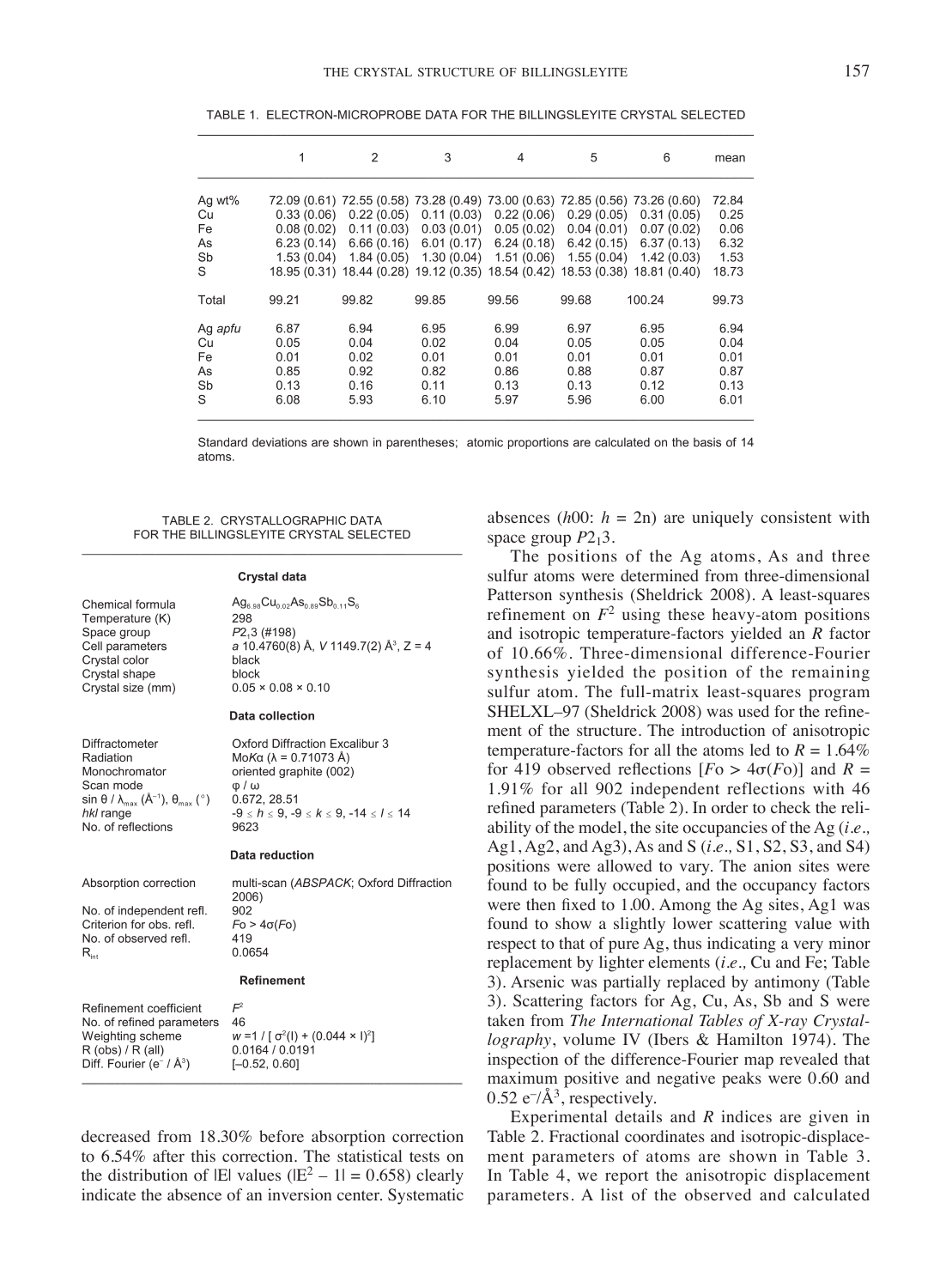structure-factors is available from the Depository of Unpublished Data, MAC website [document Billingsleyite CM48\_155].

### Description of the Structure and Discussion

Selected distances for the short strong bonds in billingsleyite are given in Table 5, together with those reported for the synthetic  $Ag<sub>7</sub>AsS<sub>6</sub>$  (Pertlik 1994). The crystal structure of billingsleyite (Fig. 1) was found to be topologically identical to that of the synthetic  $Ag<sub>7</sub>AsS<sub>6</sub>$  (Pertlik 1994). It consists of  $(As, Sb)S<sub>4</sub>$  tetrahedra and Ag polyhedra forming a three-dimensional framework. In particular, silver adopts various coordinations extending from linear to quasi-tetrahedral (Fig. 2). Atom Ag1 links two sulfur atoms in a linear coordination, with a mean bond-distance of 2.420 Å (Table 5). This value is in excellent agreement with the overall mean  $(\langle R(Ag-S) \rangle = 2.43 \text{ Å})$  found for the linearly coordinated Ag sites in the pearceite–polybasite group of minerals (Bindi *et al.* 2006, 2007a, 2007b, 2007c, Evain *et al.* 2006). Atom Ag2 is triangularly coordinated by three sulfur atoms with a mean  $\langle R(Ag-S) \rangle$ of 2.536 Å (Table 5). This value is in good agreement with both that associated with the Ag(1) position in the crystal structure of stephanite,  $Ag<sub>5</sub>[SISbS<sub>3</sub>]$  (2.54) Å; Ribár & Nowacki 1970), and the Ag position in the

crystal structure of pyrargyrite,  $Ag_3[SbS_3]$  (2.573 Å; Engel & Nowacki 1966). Finally, Ag3 adopts a closeto-tetrahedral coordination with a mean  $\langle R(Ag-S) \rangle$  = 2.643 Å (Table 5), which matches that associated with the Ag(3) position in the crystal structure of stephanite, Ag5[S|SbS3] (2.68 Å; Ribár & Nowacki 1970).

A peculiar feature of the structure of billingsleyite is the presence of the  $(As<sup>5+</sup>,Sb<sup>5+</sup>)S<sub>4</sub>$  tetrahedra. Indeed, a very limited number of natural sulfosalts correspond to thioarsenates  $[As<sup>5+</sup>:$  enargite (Cu<sub>2</sub>CuAsS<sub>4</sub>), fangite  $(Tl<sub>3</sub>AsS<sub>4</sub>)$ , and luzonite  $(Cu<sub>3</sub>AsS<sub>4</sub>)$  or thioantimonates  $(Sb<sup>5+</sup>: familiar, Cu<sub>3</sub>SbS<sub>4</sub>)$ . Moreover, there is only one structural study of sulfosalt minerals having mixed  $(As<sup>5+</sup>,Sb<sup>5+</sup>)$  tetrahedral positions reported in the scientific literature [ $i.e.,$  luzonite,  $Cu<sub>3</sub>(As<sub>0.64</sub>Sb<sub>0.36</sub>)$ ] S4: Marumo & Nowacki 1967]. In Figure 3, we have plotted the <R[(As,Sb)–S]> distances for several natural (open circles) and synthetic (crosses) thioarsenates and thioantimonates, together with the data of the billingsleyite crystal studied here (filled square). The equation obtained from the linear fit of the data, <R[(As,Sb)–S]>  $(A) = 2.409(7) - 0.240(8)$  (As content in *apfu*) ( $R =$ 0.993), allows a determination of the As content directly from the bond-distances obtained from the structure refinement. If we observe a mean <R[(As,Sb)–S]> bond distance in the tetrahedral group that is greater than 2.289 Å (calculated with As content = 0.50 *apfu*), then



Fig. 1. The crystal structure of billingsleyite projected down [001]. Gray and white circles represent Ag and S atoms, respectively. The (As,Sb)S4 units are depicted as dark gray tetrahedra. The unit cell and the orientation of the structure are outlined.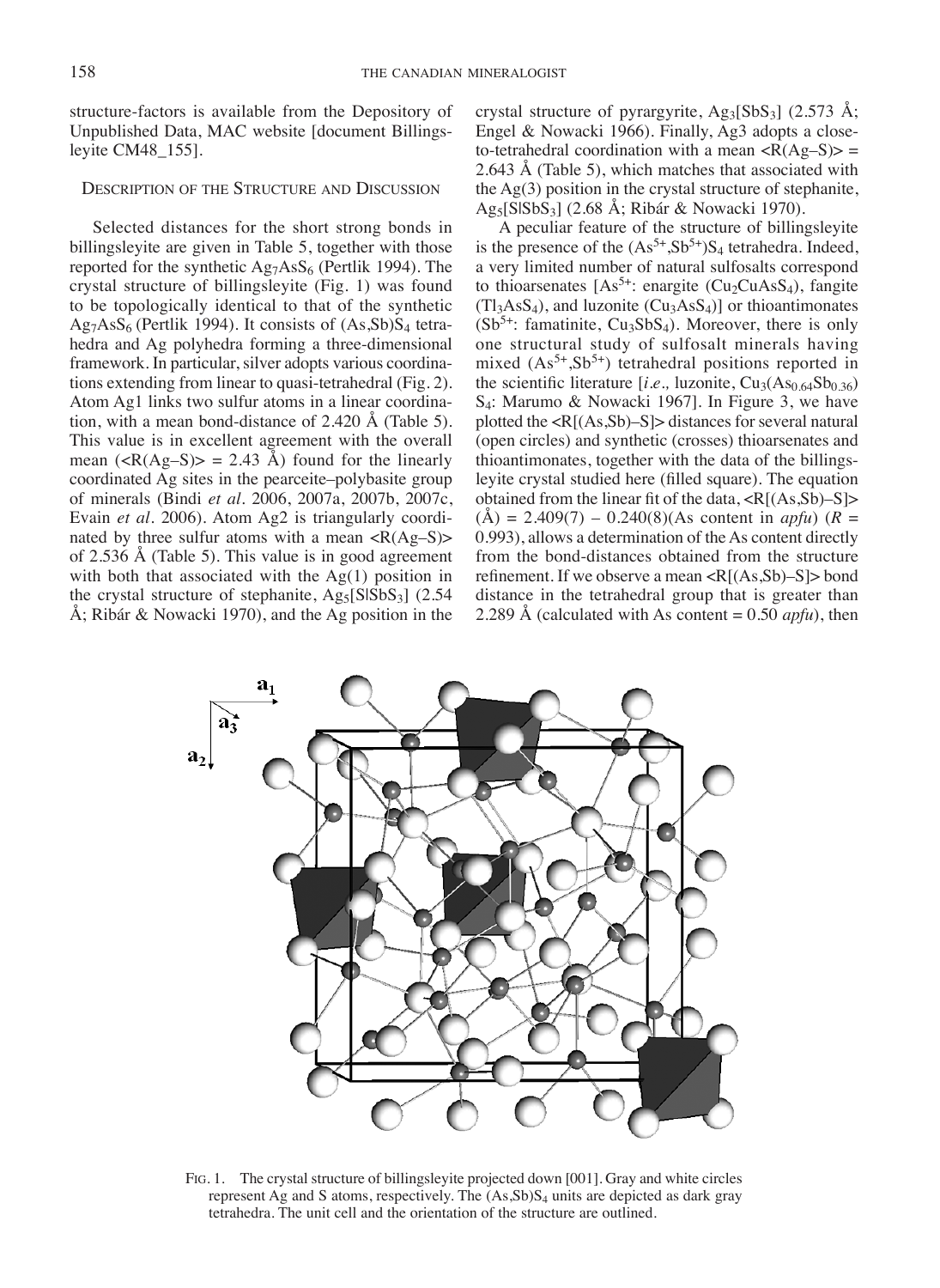the mineral will be Sb-dominant. This could provide an important test for potential new mineral species belonging to the thioarsenates–thioantimonates group. In this context, a careful structural analysis of the Sb-rich Mexican billingsleyite described by Camprubí *et al.* (2001) would be worthy of study to verify if it is actually the Sb analogue of billingsleyite.

On the basis of short Ag–Ag separations, Pertlik (1994) suggested that there are Ag–Ag bonds in

TABLE 3. BILLINGSLEYITE: WYCKOFF POSITIONS. SITE-OCCUPANCY FACTORS, FRACTIONAL ATOMIC COORDINATES, AND EQUIVALENT ISOTROPIC DISPLACEMENT PARAMETERS (Å<sup>2</sup>)

| AtomWyckoff s.o.f. |                 |          | x          | V          | z                        | $U_{\scriptscriptstyle{\text{eq}}}$ |  |
|--------------------|-----------------|----------|------------|------------|--------------------------|-------------------------------------|--|
| As                 | 4a              | 0.886(5) | 0.99834(7) | 0.99834(7) | 0.99834(7) 0.0202(6)     |                                     |  |
| Sb                 | 4a              | 0.114    | 0.99834(7) | 0.99834(7) | 0.99834(7) 0.0202(6)     |                                     |  |
| Ag1                | 4a              | 0.979(4) | 0.39542(6) | 0.39542(6) | $0.39542(6)$ $0.0198(4)$ |                                     |  |
| Cu <sub>1</sub>    | 4a              | 0.021    | 0.39542(6) | 0.39542(6) | $0.39542(6)$ $0.0198(4)$ |                                     |  |
| Ag2                | 12 <sub>b</sub> | 1        | 0.23157(6) | 0.02321(5) | $0.25897(6)$ $0.0212(2)$ |                                     |  |
| Ag3                | 12 <sub>b</sub> | 1        | 0.34660(5) | 0.82461(6) | $0.98492(6)$ $0.0217(2)$ |                                     |  |
| S <sub>1</sub>     | 4а              | 1        | 0.5304(2)  | 0.5304(2)  | 0.5304(2)                | 0.0213(8)                           |  |
| S <sub>2</sub>     | 4a              | 1        | 0.8763(2)  | 0.8763(2)  | 0.8763(2)                | 0.0213(9)                           |  |
| S <sub>3</sub>     | 4a              | 1        | 0.2638(2)  | 0.2638(2)  | 0.2638(2)                | 0.0219(8)                           |  |
| S <sub>4</sub>     | 12h             | 1        | 0.1226(2)  | 0.8731(2)  | 0.1085(2)                | 0.0241(5)                           |  |

TABLE 4. ANISOTROPIC DISPLACEMENT PARAMETERS U. (Å<sup>2</sup>) FOR BILLINGSLEYITE

|     | Atom $U_{11}$ | $U_{22}$ | $U_{33}$ | $U_{12}$ | $U_{12}$                                                                   | $U_{23}$ |
|-----|---------------|----------|----------|----------|----------------------------------------------------------------------------|----------|
| As  |               |          |          |          | $0.0202(6)$ $0.0202(6)$ $0.0202(6)$ $-0.0004(3)$ $-0.0004(3)$ $-0.0004(3)$ |          |
|     |               |          |          |          |                                                                            |          |
| Sb  |               |          |          |          | $0.0202(6)$ $0.0202(6)$ $0.0202(6)$ $-0.0004(3)$ $-0.0004(3)$ $-0.0004(3)$ |          |
| Aq1 |               |          |          |          | $0.0198(4)$ $0.0198(4)$ $0.0198(4)$ $-0.0004(3)$ $-0.0004(3)$ $-0.0004(3)$ |          |
|     |               |          |          |          | Cu1 0.0198(4) 0.0198(4) 0.0198(4) -0.0004(3) -0.0004(3) -0.0004(3)         |          |
|     |               |          |          |          | Ag2 0.0208(4) 0.0215(3) 0.0214(4) -0.0001(3) -0.0001(3) 0.0003(3)          |          |
|     |               |          |          |          | Ag3 0.0213(4) 0.0220(4) 0.0220(4) -0.0001(3) -0.0002(3) -0.0001(3)         |          |
| S1  |               |          |          |          | $0.0213(8)$ $0.0213(8)$ $0.0213(8)$ $0.0009(9)$ $0.0009(9)$ $0.0009(9)$    |          |
| S2  |               |          |          |          | $0.0213(9)$ $0.0213(9)$ $0.0213(9)$ $-0.0002(9)$ $-0.0002(9)$ $-0.0002(9)$ |          |
| S3  |               |          |          |          | $0.0219(8)$ $0.0219(8)$ $0.0219(8)$ $0.0002(9)$ $0.0002(9)$ $0.0002(9)$    |          |
| S4  |               |          |          |          | $0.025(1)$ $0.025(1)$ $0.023(1)$ $0.0005(9)$ $0.0012(9)$ $0.001(1)$        |          |
|     |               |          |          |          |                                                                            |          |

TABLE 5. MAIN INTERATOMIC DISTANCES (Å) FOR BILLINGSLEYITE AND SYNTHETIC Ag<sub>7</sub>AsS<sub>6</sub>'

| (As, Sb)<br><(As,Sb) -S> | -S4<br>$-S4$<br>$-S4$<br>$-S2$ | 2.179(2) [2.174]<br>2.179(2) [2.174]<br>2.179(2) [2.174]<br>2.214(3) [2.194]<br>2.188 | [2.179] | (Ag,Cu)1<br>$< (Ag.Cu)1-S>$ | -S3<br>$-S1$                           | 2.389(4) [2.409]<br>2.450(4) [2.428]<br>2.420                                         | [2.419] |
|--------------------------|--------------------------------|---------------------------------------------------------------------------------------|---------|-----------------------------|----------------------------------------|---------------------------------------------------------------------------------------|---------|
| Ag2<br>$<$ Ag2           | -S4<br>$-S3$<br>$-S4$<br>$-S$  | 2.503(2) [2.509]<br>2.543(2) [2.535]<br>2.563(2) [2.569]<br>2.536                     | [2.538] | Ag3<br>$<$ Ag3              | $-S1$<br>$-S2$<br>-S4<br>$-S3$<br>$-S$ | 2.517(1) [2.514]<br>2.577(1) [2.577]<br>2.728(2) [2.728]<br>2.750(1) [2.750]<br>2.643 | [2.642] |

\* Data on synthetic Ag<sub>7</sub>AsS<sub>6</sub> (Pertlik 1994) are given in square brackets for comparison.

billingsleyite. The shortest Ag–Ag contact in our sample is  $R(Ag2-Ag3)$ , equal to 2.969 Å, and only slightly longer than that found in *fcc* Ag metal R(Ag–Ag), 2.889 Å (Suh *et al*. 1988). To investigate this further, we conducted a procrystal electron-density analysis of the billingsleyite structure with the software SPEEDEN (Downs *et al.* 1996). According to Bader (1990) and as reviewed in Gibbs *et al.* (2008) for mineral structures, the existence of stationary points, referred to as bondcritical points, bcp, that occur at local minima,  $r<sub>C</sub>$ , in



Fig. 2. Coordination polyhedra of the Ag atoms. Colors of atoms as in Figure 1.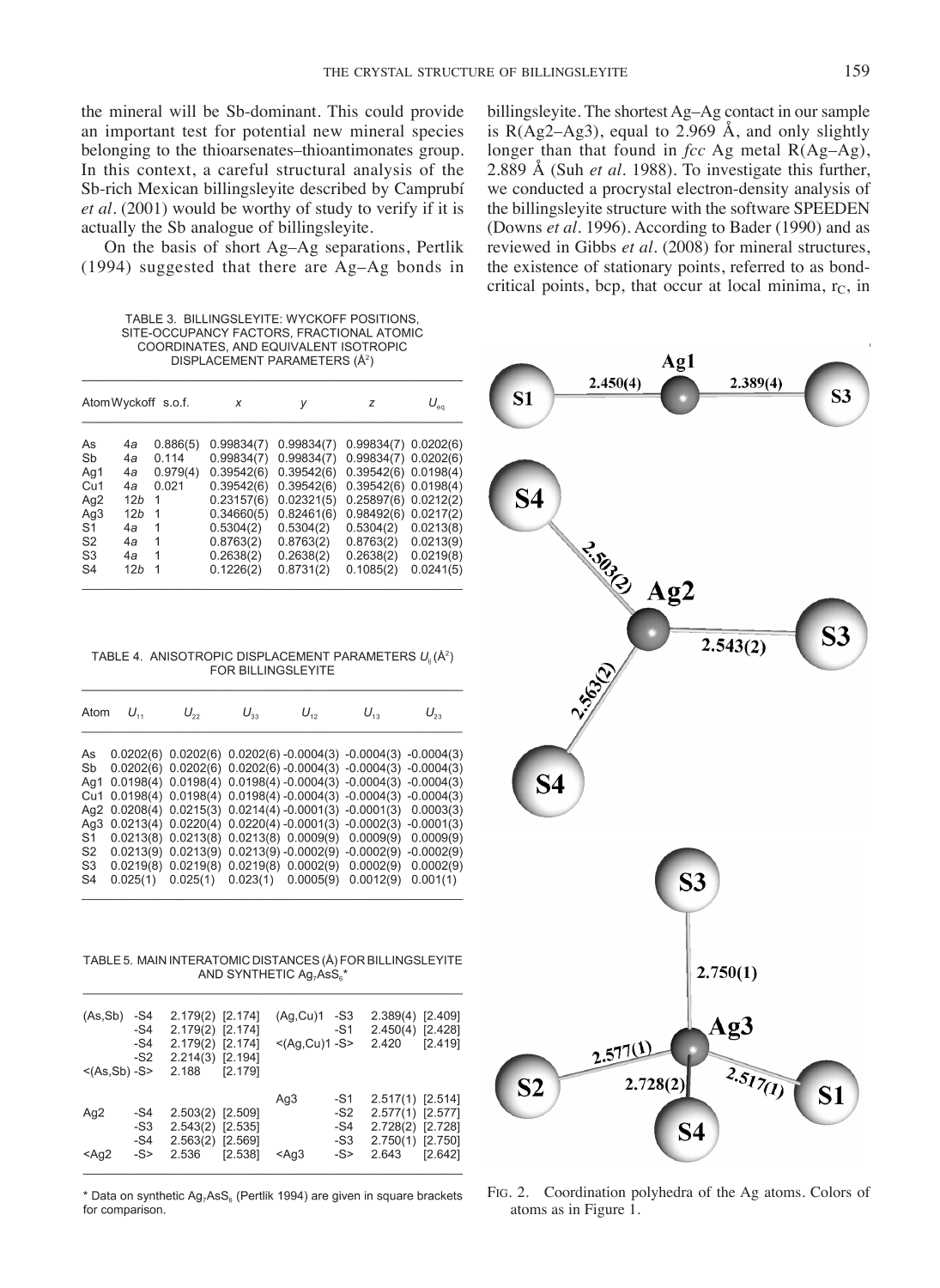

Fig. 3. Relationship between the <R[(As,Sb)–S]> distance (Å) and the As content (*apfu*) for natural and synthetic thioarsenates and thioantimonates. The filled square refers to our sample of billingsleyite  $[\langle R[(As, Sb) - S] \rangle]$ 2.188 Å]. Open circles refer to natural thioarsenates and thioantimonates, as follows  $\langle R[(As, Sb)-S]\rangle$  distance and reference): enargite,  $Cu<sub>2</sub>CuAsS<sub>4</sub>$  (2.182 Å; Adiwidjaja & Löhn 1970); fangite, Tl3AsS4 (2.170 Å; Wilson *et al.* 1993); luzonite,  $Cu_3(As_{0.64}Sb_{0.36})S_4$  (2.265 Å; Marumo & Nowacki 1967); famatinite,  $Cu<sub>3</sub>SbS<sub>4</sub>$  (2.406 A; Garin & Parthé 1972). Crosses refer to synthetic thioarsenates and thioantimonates, as follows:  $Na<sub>3</sub>AsS<sub>4</sub>•8D<sub>2</sub>O$  (2.162 Å; Mereiter *et al.* 1982), K<sub>3</sub>AsS<sub>4</sub> (2.163 Å; Palazzi *et al.* 1974), Tl<sub>3</sub>AsS<sub>4</sub> (2.167 Å; Alkire *et al.* 1984), NH4Ag2(AsS4) (2.170 Å; Auernhammer *et al.* 1993), and  $Ag<sub>7</sub>AsS<sub>6</sub> (2.179 Å; Pertlik 1994).$ 

the electron-density distribution along the bond path between pairs of bonded atoms is a necessary and sufficient condition to infer that the pair of atoms displays a bonded interaction. Downs *et al*. (2002) demonstrated that the procrystal electron-density model is a useful tool to find bond critical points and provides a good estimate of the electron density,  $\rho(r_C)$ , at the critical points for a large number of oxides.

A bcp was located between Ag2 and Ag3 with  $\rho(r_C)$  $= 0.141$  e/Å<sup>3</sup>, indicating a bonded interaction between the two silver atoms. This finding confirms Pertlik's (1994) suspicion of a Ag–Ag bond. In addition, the procrystal analysis showed that As is only bonded to four S atoms, forming an  $\text{AsS}_4$  group, and that there are no S–S interactions. However, additional longer Ag–S bonded interactions were located. Atom Ag1 was found to not only have short bonded interactions to S1 and S3, as discussed above, but Ag1 is also bonded to three equivalent S4 atoms with weak Ag–S4 interactions,  $p(r_C) = 0.058 \text{ e}/\text{\AA}^3$ , at R(Ag1–S4) = 3.596 Å, forming a trigonal bipyramid. Atom Ag2, in addition to the three short strong Ag2–S and the Ag2–Ag3 bonds, was also found to be bonded to S1 at  $R(Ag2-S1) = 3.103$  Å with  $p(r_C) = 0.125 \text{ e}/\text{\AA}^3$ . Indeed, Ag2 is not coplanar with its three strongly bonded S atoms, but is it out of the plane toward the S1 atom such that the average  $\langle$ S1–Ag–S $\rangle$ angle is 95.5°. These longer Ag–S bonds can be classified as of van der Waals type and appear to be typical of those observed in arsenic oxide and sulfide compounds, as indicated in the study reported by Gibbs *et al*. (2009),



Fig. 4. Bond lengths *versus* electron density at the bond critical point for the various As–S, As–As, As–Ag, Ag–S, Ag–Ag bonded interactions found in the procrystal electron-density distribution for the sulfosalt minerals billingsleyite (filled circles), xanthoconite (filled squares), trechmannite (crosses) and proustite (open circles).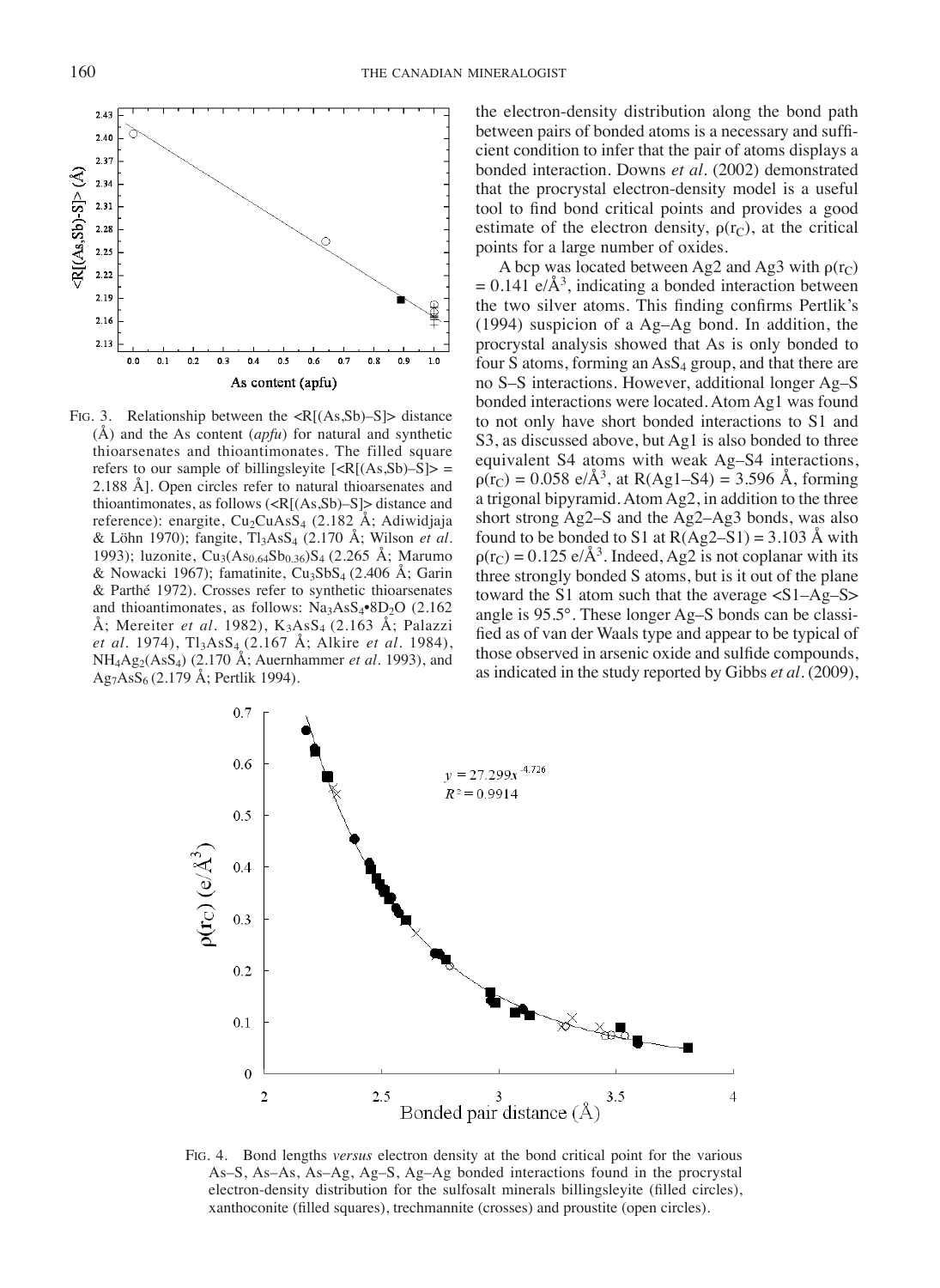and can be understood as directed Lewis acid–base pairs. In Figure 4, the values of  $\rho(r_C)$  calculated with the procrystal model are plotted against the interatomic separations for billingsleyite and other silver arsenic sulfosalts including xanthoconite  $(Ag_3AsS_3)$ , trechmannite  $(AgAsS<sub>2</sub>)$ , and proustite  $(Ag<sub>3</sub>AsS<sub>3</sub>)$ , representing As–S, As–As, As–Ag, Ag–S, Ag–Ag interactions using structural data from Allen (1985), Matsumoto & Nowacki (1969) and Engel & Nowacki (1968).

In general, these sorts of plots show different trends for different bonded pairs from different rows of the periodic table, *e.g.,* the C–O curve is distinct from the Si–O curve. That the plot for all these different Ag and As bonded interactions shows a single smooth trend demonstrates that these bonds are of the same type.

### Acknowledgements

The paper benefitted by the official review made by Stuart Mills and Associate Editor Allen Pratt. Authors are also grateful to the Editor Robert F. Martin for his suggestions on improving the manuscript. This work was funded by C.N.R. (Istituto di Geoscienze e Georisorse, sezione di Firenze) and by M.I.U.R., P.R.I.N. 2007 project "Complexity in minerals: modulation, phase transition, structural disorder" and the National Science Foundation EAR–0609906 study of bonding in sulfide minerals.

#### **REFERENCES**

- Adiwidjaja, G. & Löhn, J. (1970): Strukturverfeinerung von Enargit, Cu3AsS4. *Acta Crystallogr.* **B26**, 1878-1879.
- Alkire, R.W., Vergamini, P.J., Larson, A.C. & Morosin, B. (1984): Trithallium tetraselenophosphate, Tl<sub>3</sub>PSe<sub>4</sub>, and trithallium tetrathioarsenate,  $Tl_3AsS_4$ , by neutron time-offlight diffraction. *Acta Crystallogr.* C**40**, 1502-1506.
- Allen, S. (1985): Phase transitions in proustite. I. Structural studies. *Phase Trans.* **6**, 1-24.
- Auernhammer, M., Effenberger, H., Irran, E., Pertlik, F. & Rosenstingl, J. (1993): Synthesis and crystal structure determination of  $(NH_4)Ag_2AsS_4$ , a further chalcopyritetype compound. *J. Solid State Chem.* **106**, 421-426.
- Bader, R.P. (1990): *Atoms in Molecules*. Oxford Science Publications, Oxford, U.K.
- BAYLISS, P. (1990): Revised unit-cell dimensions, space group, and chemical formula of some metallic minerals. *Can. Mineral.* **28**, 751-755.
- Billingsley, P. & Crane, G.W. (1933): Tintic mining district. *Int. Geol. Congress, 17th, Guidebook* **17**, 101.
- BINDI, L., EVAIN, M. & MENCHETTI, S. (2006): Temperature dependence of the silver distribution in the crystal structure of natural pearceite,  $(Ag,Cu)_{16}(As,Sb)_{2}S_{11}$ . *Acta Crystallogr.* **B62**, 212-219.
- BINDI, L., EVAIN, M. & MENCHETTI, S. (2007c): Complex twinning, polytypism and disorder phenomena in the crystal structures of antimonpearceite and arsenpolybasite. *Can. Mineral.* **45**, 321-333.
- Bindi, L., Evain, M., Spry, P.G. & Menchetti, S. (2007a): The pearceite–polybasite group of minerals: crystal chemistry and new nomenclature rules. *Am. Mineral.* **92**, 918-925.
- BINDI, L., EVAIN, M., SPRY, P.G., TAIT, K.T. & MENCHETTI, S. (2007b): Structural role of copper in the minerals of the pearceite–polybasite group: the case of the new minerals cupropearceite and cupropolybasite. *Mineral. Mag.* **71**, 641-650.
- Blass, G. & Graf, H.-W. (2000): Neufunde von bekannten Fundorten im Schwarzwald. *Mineralien-Welt* **11**, 57-60.
- Blachnik, R. & Wickel, U. (1980): Phasenbeziehungen im System Ag–As–S und thermochemisches erhalten von  $Ag<sub>7</sub>MX<sub>6</sub>$ -Verbindungen (M = P, As, Sb; X = S, Se). Z. *Naturforsch. B. Anorg. Chem., Org. Chem.* **35**, 1268-1271.
- Camprubí, A., Canals, A., Cardellach, E., Prol-Ledesma, R.M. & Rivera, R. (2001): The La Guitarra Ag–Au lowsulfidation epithermal deposit, Temascaltepec district, Mexico: vein structure, mineralogy, and sulfide–sulfosalt chemistry. *Soc. Econ. Geol., Spec. Publ.* **8**, 133-158.
- Downs, R.T., Andalman, A. & Hudacsko, M. (1996): The coordination number of Na and K in low albite and microcline as determined from a procrystal electron density distribution. *Am. Mineral.* **81**, 1344-1349.
- Downs, R.T., Gibbs, G.V., Boisen, M.B., Jr. & Rosso, K.M. (2002): A comparison of procrystal and *ab initio* representations of the electron-density distributions of minerals. *Phys. Chem. Minerals* **29**, 369-385.
- Engel, P. & Nowacki, W. (1966): Die Verfeinerung der Kristallstruktur von Proustit,  $Ag<sub>3</sub>AsS<sub>3</sub>$ , und Pyrargyrit, Ag3SbS3. *Neues Jahrb. Mineral., Monatsh.*, 181-184.
- Engel, P. & Nowacki, W. (1968): Die Kristallstruktur von Xanthokon, Ag3AsS3. *Acta Crystallogr.* **B24**, 77-81.
- EVAIN, M., BINDI, L. & MENCHETTI, S. (2006): Structural complexity in minerals: twinning, polytypism and disorder in the crystal structure of polybasite,  $(Ag,Cu)_{16}(Sb,As)_{2}S_{11}$ . *Acta Crystallogr.* **B62**, 447-456.
- Frondel, C. & Honea, R.M. (1968): Billingsleyite, a new silver sulfosalt. *Am. Mineral.* **53**, 1791-1798.
- Garin, J. & Parthé, E. (1972): The crystal structure of Cu3PSe4 and other ternary normal tetrahedral structure compounds with composition 13564. *Acta Crystallogr.* **B28**, 3672-3674.
- Gibbs, G.V., Downs R.T., Cox D.F., Ross N.L., Prewitt C.T., Rosso K.M., Lippmann T. & Kirfel, A. (2008): Bonded interactions and the crystal chemistry of minerals: a review. *Z. Kristallogr.* **223**, 1-40.